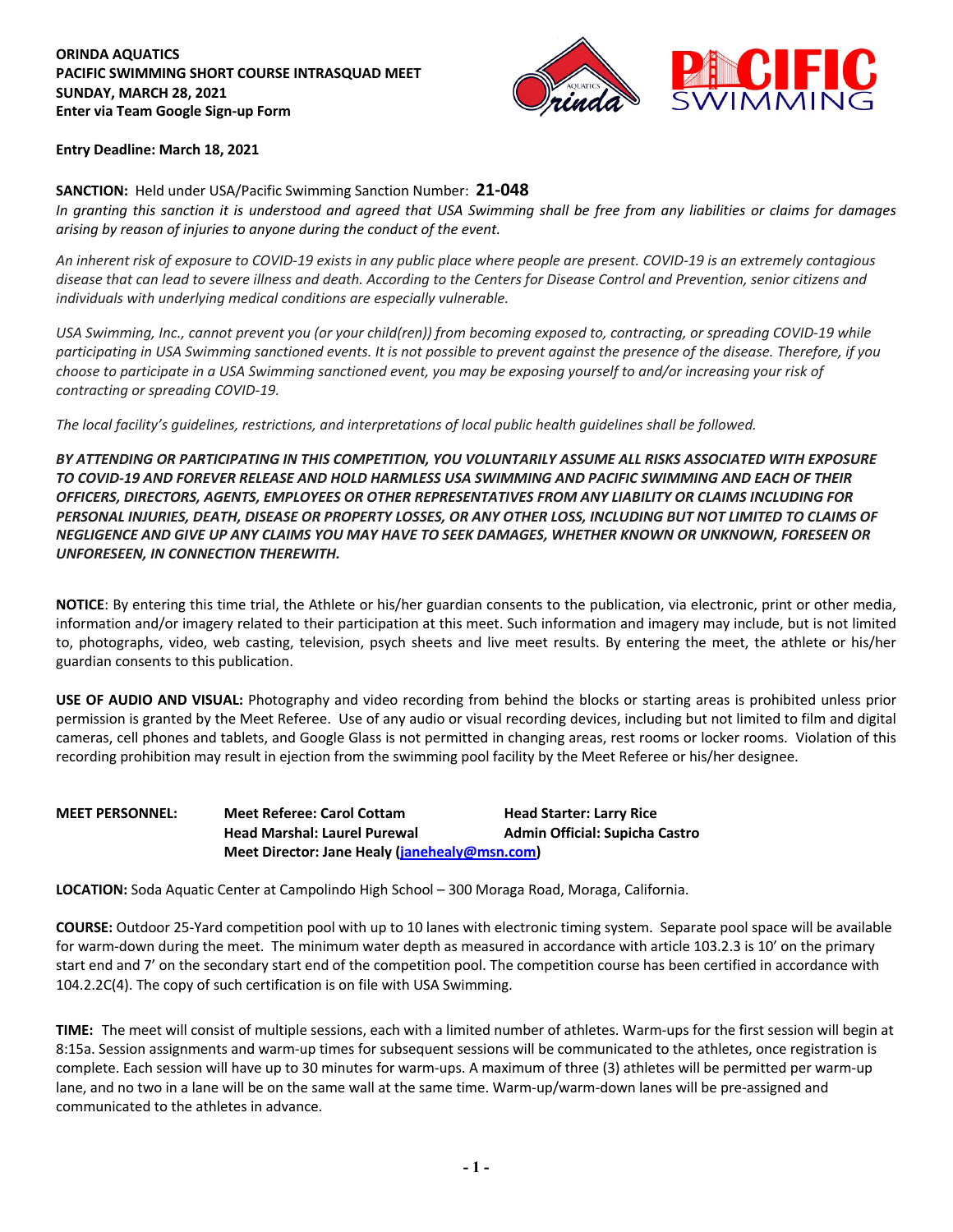## **RULES:**

- Current USA and Pacific Swimming rules and warm-up procedures will govern the meet. A copy of these procedure will be posted at the Clerk-of-Course.
- The local facilities guidelines, restrictions and interpretation of the local public health guidelines shall be followed at the meet.
- All applicable adults participating in or associated with this meet, acknowledge that they are subject to the provisions of the USA Swimming Minor Athlete Abuse Prevention Policy ("MAAPP"), and that they understand that compliance with the MAAPP policy is a condition of participation in the conduct of this competition.
- All events are timed finals.
- All event sessions will be pre-seeded.
- **Events may be of mixed age, gender and distance, and/or stroke events in order to expedite the meet.**
- Athletes in the junior session may swim up to **5** events; athletes in the senior sessions may swim up to **3** events.
- All Athletes ages 12&under should complete competition with four (4) hours.
- Entries will be accepted until the number of splashes exceeds the estimated timeline, per the "Four-Hour Rule," based on the Athlete's age and gender, or the number of entered Athletes meets the maximum capacity as determined by local health restrictions.
- If local conditions warrant, the Meet Referee, with concurrence of the Meet Director, may require a mandatory scratch down. Refunds will be made via TeamUnify for mandatory scratch downs.
- All Coaches and Officials must wear their USA Swimming membership cards in a visible manner.
- All participants will follow the Facility Safety Plan, which will be communicated prior to the meet.
- All participants within the swim facility must observe distancing guidelines and wear face masks at all times, up to entering and upon exiting the water.
- **Locker rooms are available for restroom use only, one person at a time. No showering or changing in the locker rooms will be permitted.**

**ATTENTION HIGH SCHOOL ATHLETES:** If you are a high school athlete in season, you need to be Unattached from this meet. It is the athlete's responsibility to be Unattached from this meet. You can un-attach at the meet if necessary. This does not apply to athletes swimming under the rules of the Nevada Interscholastic Activities Association (NIAA).

**UNACCOMPANIED ATHLETES:** Any USA Swimming Athlete-Member competing at the meet must be accompanied by a USA Swimming Member-Coach for the purposes of Athlete supervision during warm-up, competition and warm-down. If a Coach-Member of the Athlete's USA Swimming Club does not attend the meet to serve in said supervisory capacity, it is the responsibility of the Athlete or the Athlete's legal guardian to arrange for supervision by a USA Swimming Member-Coach. The Meet Director or Meet Referee may assist the Athlete in making arrangements for such supervision; however, it is recommended that such arrangements be made in advance of the meet by the Athlete's USA Swimming Club Member-Coach.

**RACING STARTS:** Athletes must be certified by a USA Swimming member-coach as being proficient in performing a racing start or must start the race in the water. It is the responsibility of the Athlete or the Athlete's legal guardian to ensure compliance with this requirement.

### **RESTRICTIONS:**

- Smoking and the use of other tobacco products is prohibited on the pool deck, in the locker rooms, in spectator seating, on standing areas and in all areas used by swimmers, during the meet and during warm-up periods.
- Sale and use of alcoholic beverages are prohibited in all areas of the meet venue.
- No glass containers are allowed in the meet venue.
- Individual/personal pop-up/tents are not allowed.
- No propane heater is permitted except for snack bar/meet operations.
- Deck changes and parking lot changes are prohibited.
- Destructive devices, to include but not limited to, explosive devices and equipment, firearms (open or concealed), blades, knives, mace, stun guns and blunt objects are strictly prohibited in the swimming facility and its surrounding areas. If observed, the Meet Referee or his/her designee may ask that these devices be stored safely away from the public or removed from the facility. Noncompliance may result in the reporting to law enforcement authorities and ejection from the facility. Law enforcement officers are exempt per applicable laws.
- Operation of a drone, or any other flying apparatus is prohibited over the pool venue (pools, Athlete/Coach areas, spectator areas and open ceiling locker rooms) any time Athletes, Coaches, Officials and/or Spectators are present.